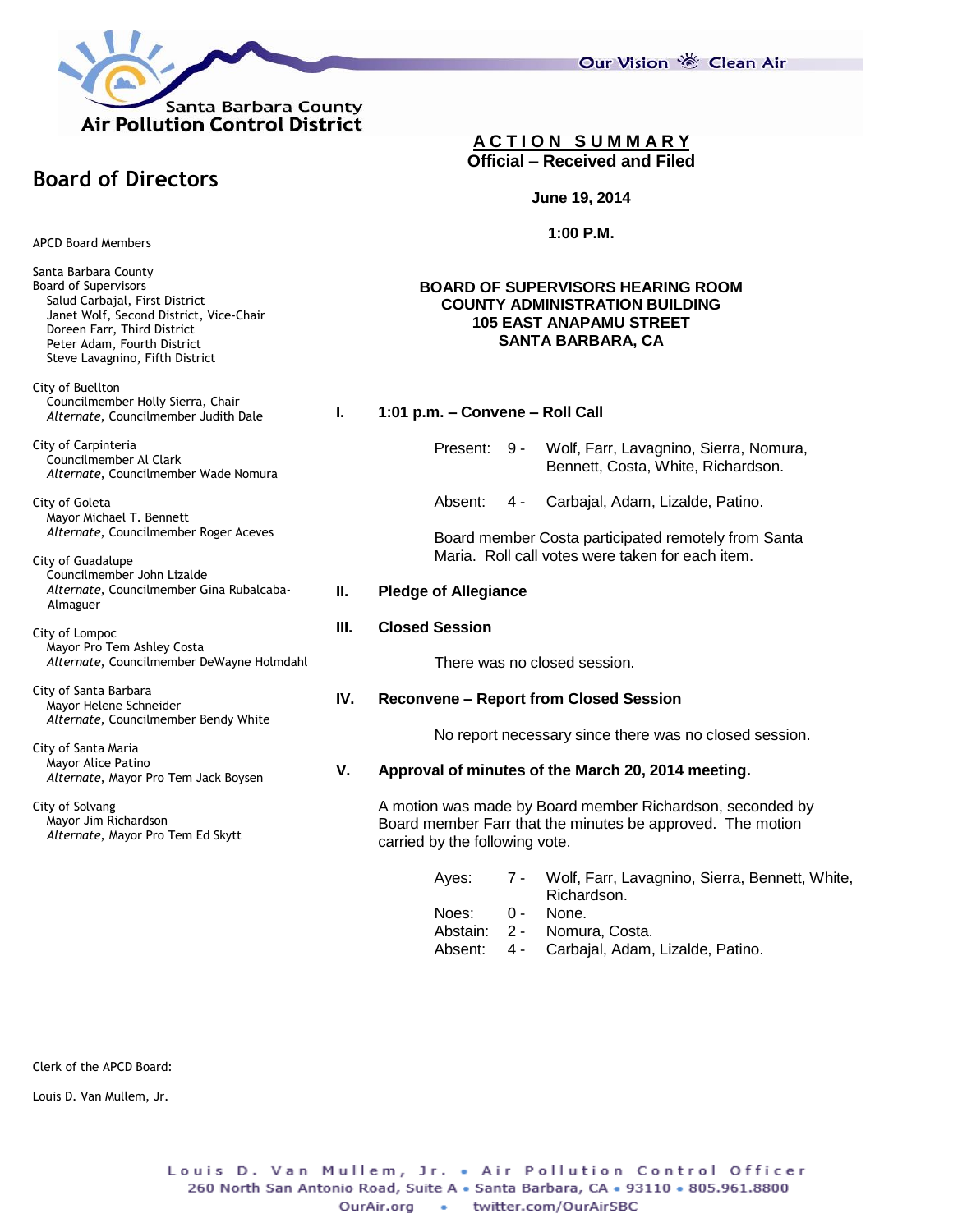### **VI. Approval of minutes of the May 15, 2014 meeting.**

A motion was made by Board member Wolf, seconded by Board member Richardson that the minutes be approved. The motion failed by the following vote. The minutes will be continued to the next meeting for approval.

| Abstain: 5 - Farr, Lavagnino, Nomura, Bennett, Costa. |
|-------------------------------------------------------|
|                                                       |
|                                                       |

Board member Patino arrived after item VI and participated remotely from Santa Maria.

### **ADMINISTRATIVE**

### **Approved by vote on one motion. These items read only on request of Board members.**

# **A-1) Receive and file the minutes from the March 12, 2014 meeting of the APCD Community Advisory Council.**

A motion was made by Board member Lavagnino, seconded by Board member White that this matter be received and filed. The motion carried by the following vote.

| Aves:              | 10 - Wolf, Farr, Lavagnino, Sierra, Nomura, Bennett, Costa, White, Patino, |
|--------------------|----------------------------------------------------------------------------|
|                    | Richardson.                                                                |
| Noes: 0 - None.    |                                                                            |
| Abstain: 0 - None. |                                                                            |
|                    | Absent: 3 - Carbaial, Adam, Lizalde.                                       |

#### **A-2) Receive and file the summary of the emission-reduction grant agreements approved by the Air Pollution Control Officer for the period of May 2, 2014 through June 5, 2014 in accordance with Board Resolution Number 02-16.**

A motion was made by Board member Lavagnino, seconded by Board member White that this matter be received and filed. The motion carried by the following vote.

| Aves:              | 10 - Wolf, Farr, Lavagnino, Sierra, Nomura, Bennett, Costa, White, Patino, |
|--------------------|----------------------------------------------------------------------------|
|                    | Richardson.                                                                |
| Noes: 0 - None.    |                                                                            |
| Abstain: 0 - None. |                                                                            |
|                    | Absent: 3 - Carbajal, Adam, Lizalde.                                       |

#### **A-3) Receive and file the summary of notices of violation issued and penalty revenue received during the month of May 2014.**

A motion was made by Board member Lavagnino, seconded by Board member White that this matter be received and filed. The motion carried by the following vote.

| Aves: | 10 - Wolf, Farr, Lavagnino, Sierra, Nomura, Bennett, Costa, White, Patino, |
|-------|----------------------------------------------------------------------------|
|       | Richardson.                                                                |
|       |                                                                            |

- Noes: 0 None.
- Abstain: 0 None. Absent: 3 - Carbajal, Adam, Lizalde.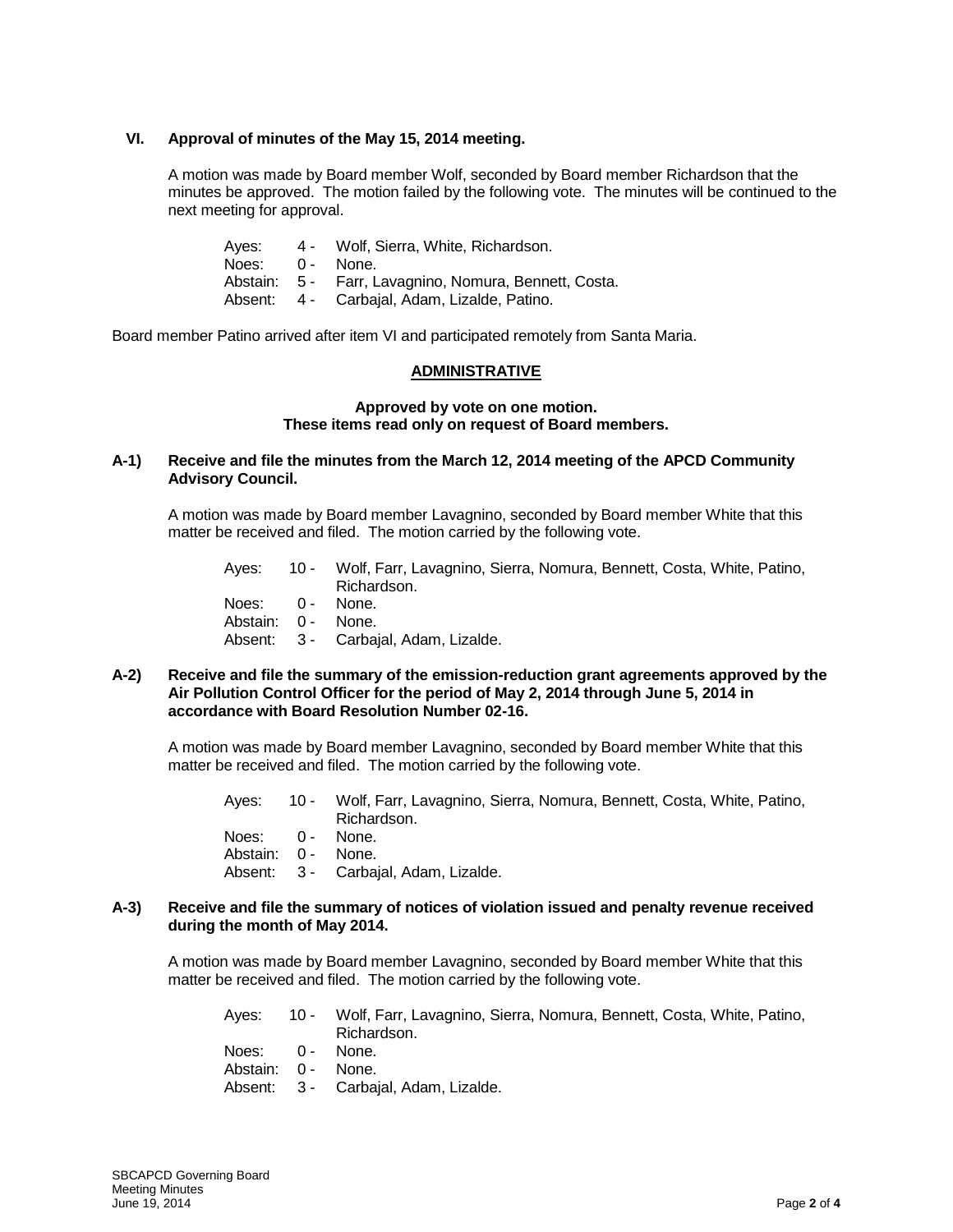# **PUBLIC COMMENT PERIOD**

**Persons desiring to address the APCD Board on any subject within the jurisdiction of the Board that is not included as part of the agenda must complete and deliver to the Clerk the "Request to Speak" form which is available at the Hearing Room entrance prior to the commencement of this comment period. Comments shall be limited to fifteen minutes, divided among those desiring to speak, but no person shall speak longer than three minutes.**

There were no public comments.

# **DISCUSSION**

- **1) Hearing: Consider the Fiscal Year 2014-15 Proposed Budget as follows:** 
	- **a) Hold a public hearing to consider and adopt the budget for Fiscal Year 2014-15, as presented in the** *Fiscal Year 2014-15 Proposed Budget* **document; and**
	- **b) Adopt the following:**
		- **i. Budget Resolution approving the Fiscal Year 2014-15 APCD Budget;**
		- **ii. Salary Resolution moving one (1) Air Quality Engineer I/II from unfunded status to funded status; and**
		- **iii. 401(h) Retiree Medical Account Fiscal Year 2014-15 Contribution Resolution setting forth the contributions for the fiscal year.**

A motion was made by Board member Lavagnino, seconded by Board member Bennett that this matter be acted on as follows:

- a) Conducted a public hearing, there were no public comments;
- b-i) Adopted APCD Resolution No. 14-06;
- b-ii) Adopted APCD Resolution No. 14-07; and
- b-iii) Adopted APCD Resolution No. 14-08.

The motion carried by the following vote.

|                    | Ayes: 10 - Wolf, Farr, Lavagnino, Sierra, Nomura, Bennett, Costa, White, Patino, |
|--------------------|----------------------------------------------------------------------------------|
|                    | Richardson.                                                                      |
| Noes: 0 - None.    |                                                                                  |
| Abstain: 0 - None. |                                                                                  |
|                    | Absent: 3 - Carbaial, Adam, Lizalde.                                             |